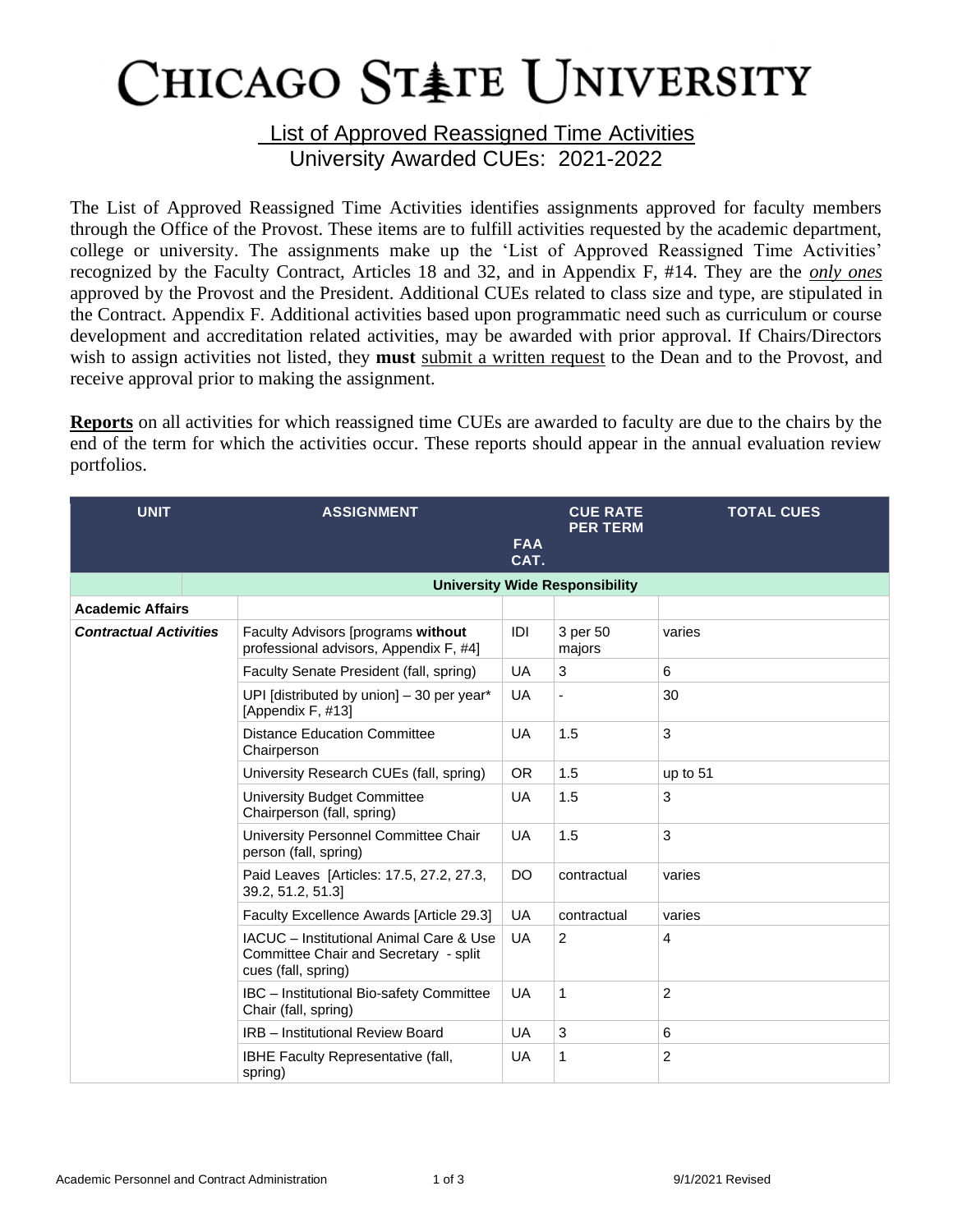| <b>UNIT</b>                                                                                   | <b>ASSIGNMENT</b>                                                                                                                                                                                                                                                                                                | <b>FAA</b> | <b>CUE RATE</b><br><b>PER TERM</b> | <b>TOTAL CUES</b> |  |  |  |
|-----------------------------------------------------------------------------------------------|------------------------------------------------------------------------------------------------------------------------------------------------------------------------------------------------------------------------------------------------------------------------------------------------------------------|------------|------------------------------------|-------------------|--|--|--|
|                                                                                               |                                                                                                                                                                                                                                                                                                                  | CAT.       |                                    |                   |  |  |  |
|                                                                                               | *30 CUES of release time for UPI<br>elected or appointed positions taken<br>during 2 semesters and summer school<br>as per 2015-2018 agreement. CUEs<br>exceeding 30 are charged back for<br>reimbursement to the University at:<br>\$670/CUE for 12 CUEs, plus additional<br>CUEs for \$1,600 per cue per year. | UA         |                                    |                   |  |  |  |
| Academic Development                                                                          | Assessment - Gen Ed Assessment<br>Coordinators (fall, spring)                                                                                                                                                                                                                                                    | IDI        | varies                             | varies            |  |  |  |
|                                                                                               | Assessment - Grad Program<br>Assessment Coordinators (fall, spring)                                                                                                                                                                                                                                              | IDI        | varies                             | varies            |  |  |  |
|                                                                                               | Assessment -- College/GenEd/Program<br>Assessment Coordinators (fall, spring)                                                                                                                                                                                                                                    | IDI        | varies                             | varies            |  |  |  |
|                                                                                               | University Advising Coordinator (fall,<br>spring)                                                                                                                                                                                                                                                                | IDI        | $\overline{2}$                     | 6                 |  |  |  |
|                                                                                               | <b>College of Arts and Sciences</b>                                                                                                                                                                                                                                                                              |            |                                    |                   |  |  |  |
| <b>Art/Design</b>                                                                             | Art Slide Librarian (fall, spring)                                                                                                                                                                                                                                                                               | IDI        | 1                                  | 2                 |  |  |  |
|                                                                                               | Computer Lab Coordinator/Technician<br>(fall, spring)                                                                                                                                                                                                                                                            | IDI        | $\mathbf{1}$                       | $\overline{c}$    |  |  |  |
|                                                                                               | CSU Art Gallery Curator (fall, spring)                                                                                                                                                                                                                                                                           | IDI        | $\overline{c}$                     | 4                 |  |  |  |
| <b>Communication</b><br>Media, Arts & Theater                                                 | <b>CSU Television Production Coordinator</b><br>(fall, spring)                                                                                                                                                                                                                                                   | DO.        | 1                                  | $\overline{c}$    |  |  |  |
|                                                                                               | CSU Theater Coordinator (fall, spring)                                                                                                                                                                                                                                                                           | <b>DO</b>  | $\mathbf{1}$                       | 2                 |  |  |  |
|                                                                                               | CSU Theater Programs (fall, spring) -<br>shared cues among all faculty                                                                                                                                                                                                                                           | <b>DO</b>  | $1 - 3$                            | $2 - 6$           |  |  |  |
| <b>Biological Sciences</b>                                                                    | Animal Facility Curator (fall, spring)                                                                                                                                                                                                                                                                           | <b>DO</b>  | $\overline{c}$                     | 4                 |  |  |  |
|                                                                                               | Cadaver Pro-section - if non-teaching<br>element (fall)                                                                                                                                                                                                                                                          | DO         | $\overline{\mathbf{c}}$            | 2                 |  |  |  |
|                                                                                               | Electron Microscope Supervision (fall,<br>spring, summer)                                                                                                                                                                                                                                                        | <b>DO</b>  | 3                                  | 6                 |  |  |  |
| <b>Chemistry and Physics</b>                                                                  | NMR Equipment Supervisor (fall, spring)                                                                                                                                                                                                                                                                          | <b>DO</b>  | $.5\,$                             | 1                 |  |  |  |
|                                                                                               | Lab Manager (fall, spring)                                                                                                                                                                                                                                                                                       | IDI        | 1.5                                | 3                 |  |  |  |
| English, Foreign<br>Languages and<br><b>Literatures</b>                                       | FLL language Lab Coordinator (fall,<br>spring)                                                                                                                                                                                                                                                                   | DO         | $\overline{c}$                     | 4                 |  |  |  |
|                                                                                               | Composition Coordinator/                                                                                                                                                                                                                                                                                         | DO.        | 1.5                                | 3                 |  |  |  |
|                                                                                               | English Language Program Coordinator.                                                                                                                                                                                                                                                                            | <b>DO</b>  | 3                                  | 6                 |  |  |  |
| Geography, Sociology,<br><b>History, Anthropology</b><br>& African American<br><b>Studies</b> | <b>GIS Lab Coordinator</b>                                                                                                                                                                                                                                                                                       | IDI        | 3                                  | 6                 |  |  |  |
| <b>Computing, Information</b><br>and Mathematical                                             | Shared cues for computer lab<br>coordinator                                                                                                                                                                                                                                                                      | DO.        | $1 - 3$                            | $3 - 6$           |  |  |  |